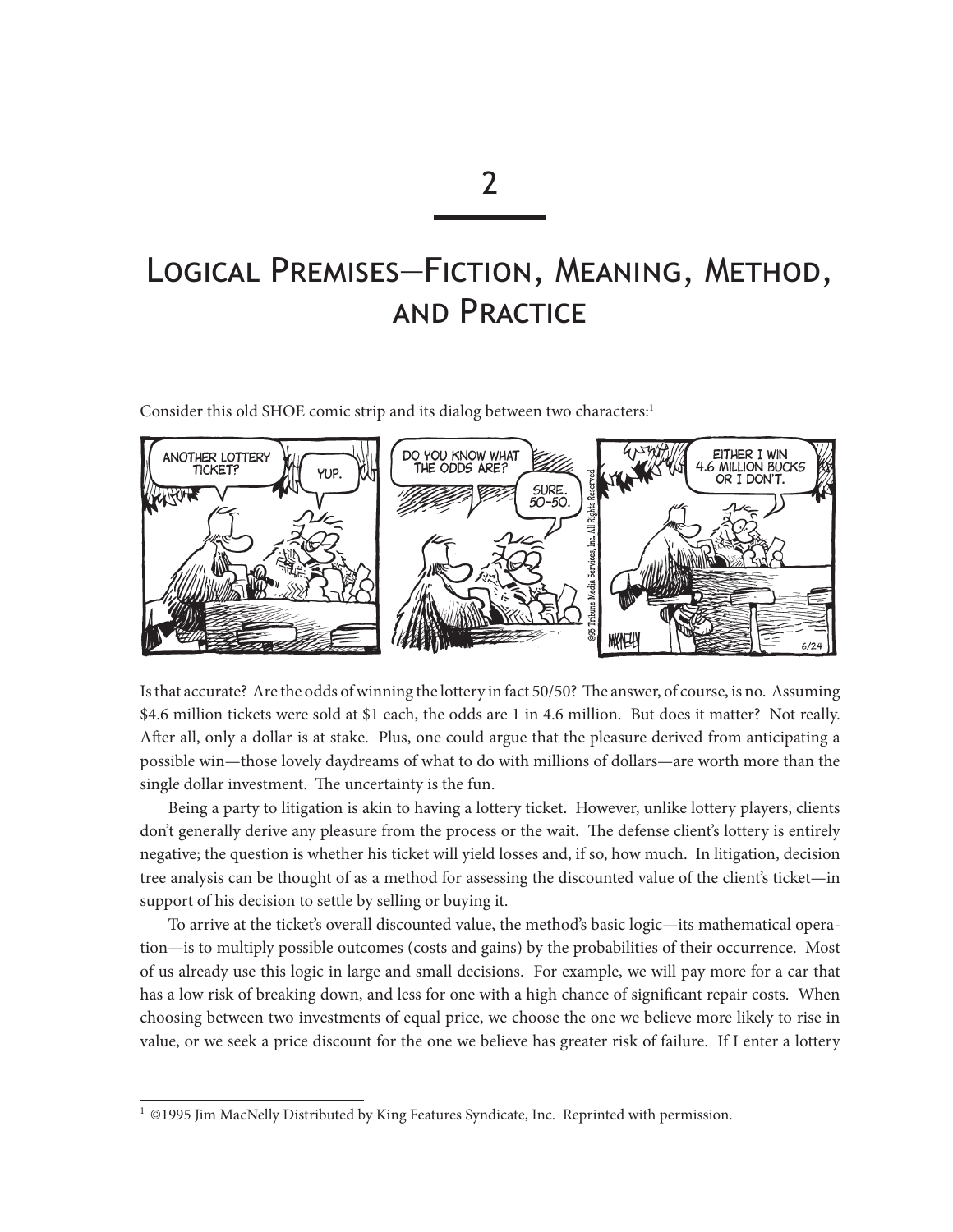#### 12 RISK AND RIGOR

limited to 100 tickets, for a \$100,000 prize, each ticket might fairly be priced at \$1,000 (\$100,000 x the 1% chance of a win).

If all cases were that simple, no tree structure would be necessary to organize and calculate the discount. Discounting the possible result by its probability would be a one-step operation: a single percentage multiplied by its chances. The problem, of course, is that we rarely, if ever, encounter a case so simple: one in which even a single probability assessment is absolutely accurate and the anticipated award amount is exactly right.

In litigation, decision analysis applies the same logic and method—discounting to each possibility by its probability along a litigation path. Its power is in teasing apart our analysis of the ways a case might unfold as it moves through a series of uncertainties. For example, decision analysis allows us to separately consider the probabilities of winning or losing motions to dismiss, motions for summary judgment (full or partial), motions *in liminie*, adoption of distinct liability or damages theories, and different ranges of damages. The method then permits us to see the successive and cumulative impact of all of these risks in the form of a discounted value calculation—the weighted average of all possible outcomes at each stage of the analysis. The method's ability to display the distribution of possible case outcomes and their likelihoods and to map the many different paths a case might take often proves more valuable for lawyers and clients than a discounted value calculation.

### **Situated in Fiction, But Not Alone in Our Imaginary Land**

In reality, *I will win 4.6 million bucks or I won't*!

And, in reality, your client will win or lose some amount, and the case will (usually) only be tried once.

It is just plain true that the method's mathematical operation rests on a fictional premise: that the analyzed event will occur many, many times, and thus its average result matters. This fiction can be heard in the way we often phrase the questions: *"If this case were tried a hundred times, in how many of them do you think a jury would find liability? If a hundred juries found liability, how many times do you think they would be mad enough to award punitive damages?"*

Is there a world where it would only make sense to measure a settlement offer against your decision tree analysis' discounted value number? Imagine a company client faced with defending a hundred virtually identical claims to be heard before a hundred different juries. At the outset, a decision tree analysis was performed using accurately predictive probabilities and damages figures, verified by the end results in each case. In other words, the lawyer predicted a 60% chance of liability finding, and indeed, sixty of the cases resulted in liability finding; the lawyer predicted that in 20% of the plaintiff 's verdicts, punitive damages would be awarded, and that is indeed what happened. For such an imaginary set of cases, the discounted value yielded by the initial decision analysis would equal the average of all of the verdicts.

If the defense client had offered that discounted value amount to each plaintiff, and each plaintiff had accepted the offer, the defense client would be in the same financial position as he would be after all of the claims were heard and decision rendered, EXCEPT for attorneys' fees (if these were not included). In fact, if accurately estimated attorneys' fees were included in each case's cost figures, then the discounted value number—offered to each plaintiff—would equal the average of all case costs (fees and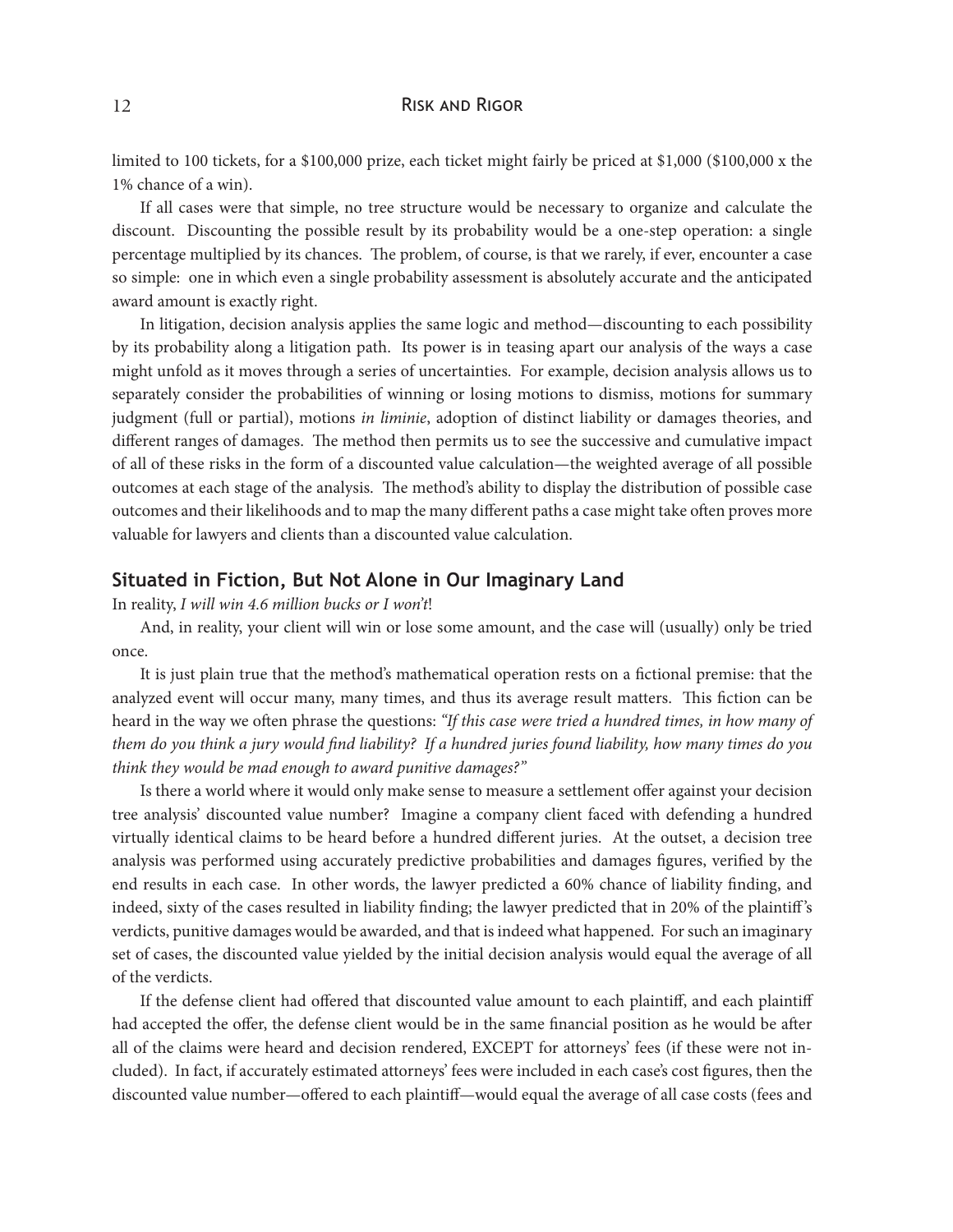damages award included). The defendant would fare better financially only to the extent that one or more plaintiffs would accept less than the case's discount value.

In truth, most cases will only be tried once. Your client will win or lose this one case only once. And the damages will be a single number, not a distributed range of numbers. In fact, it's almost certain that the one-time case result will be the discounted value number yielded by decision analysis.

Then why or why not use decision analysis in cases with real clients and real stakes?

First, at minimum, by requiring us to deconstruct the factors that may influence a case's eventual outcome, the method requires us to think carefully.

As Professor Howard Raiffa, a revered father of decision analysis, wrote:

*The spirit of decision analysis is divide and conquer: Decompose a complex problem into simpler problems, get one's thinking straight in these simpler problems, paste these analysis together with a logical glue, and come out with a program for action for the complex problem.2*

Commitment to this forced decomposition also forces lawyers to slow down, to carefully consider instincts, hunches, research, estimates, and conclusions. When a lawyer reviews and discusses with his client each branch of choice and uncertainty and each probability estimate, the black box quality of the lawyer's analysis and advice dissipates. Thus, the method offers a careful, clear, and effective way to communicate with a client. It can de-escalate client emotions. In fact, these benefits may be gained even without mention of discounted value or probability distributions. The decision tree has value as an analytical roadmap, more accessible in a visual, graphic form than via memorandum or oral presentation.

But this discussion dodges the question for mathematical calculations within decision analysis. Given its fictional premise, how legitimate is it to perform arithmetic to derive a discounted value—the weighted average of possible outcomes—or to calculate the probability of each possible outcome within a distribution range?

In fact, many clients *do* find meaning and welcome direction from these mathematically derived data points. They are comfortable with the idea that we decide to play or not, or to bet a certain amount or not, according to the odds, even if only betting on one race or one round of cards. We all understand that probabilities are just that: there's no certainty. And we regularly make decisions around single events based on probability judgments.

Some clients find an intellectually and emotionally comfortable resting place at the data point generated by decision analysis—the discounted value of the probabilities applied to net costs or gains. While the dollar amount may be higher or lower than hoped for, their comfort derives from the method's logical consistency with the way they generally make decisions.

Think of a case with terribly high exposure, but a relatively low chance of success due to a threshold legal issue, in addition to significant uncertainty as to a liability finding. Must the client pay (or only accept) \$3,000,000—a number all acknowledge as reasonable for the injuries—if liability were clear? Or should the client offer (or accept) \$50,000—the future costs of litigation only—because the chances of

<sup>2</sup> Raiffa, Howard, *Decision Analysis: Introductory Lectures on Choices Under Uncertainty*, (1968): 271. I am indebted to Professors Heavin and Keet for reminding me of that wonderful quote in their article "A Spectrum of Tools to Support Litigation Risk Assessment: Promise and Limitations," 15 *Canadian Journal of Law and Technology* 265, (2017): 270. See the bibliography for reference to a subset of relevant work.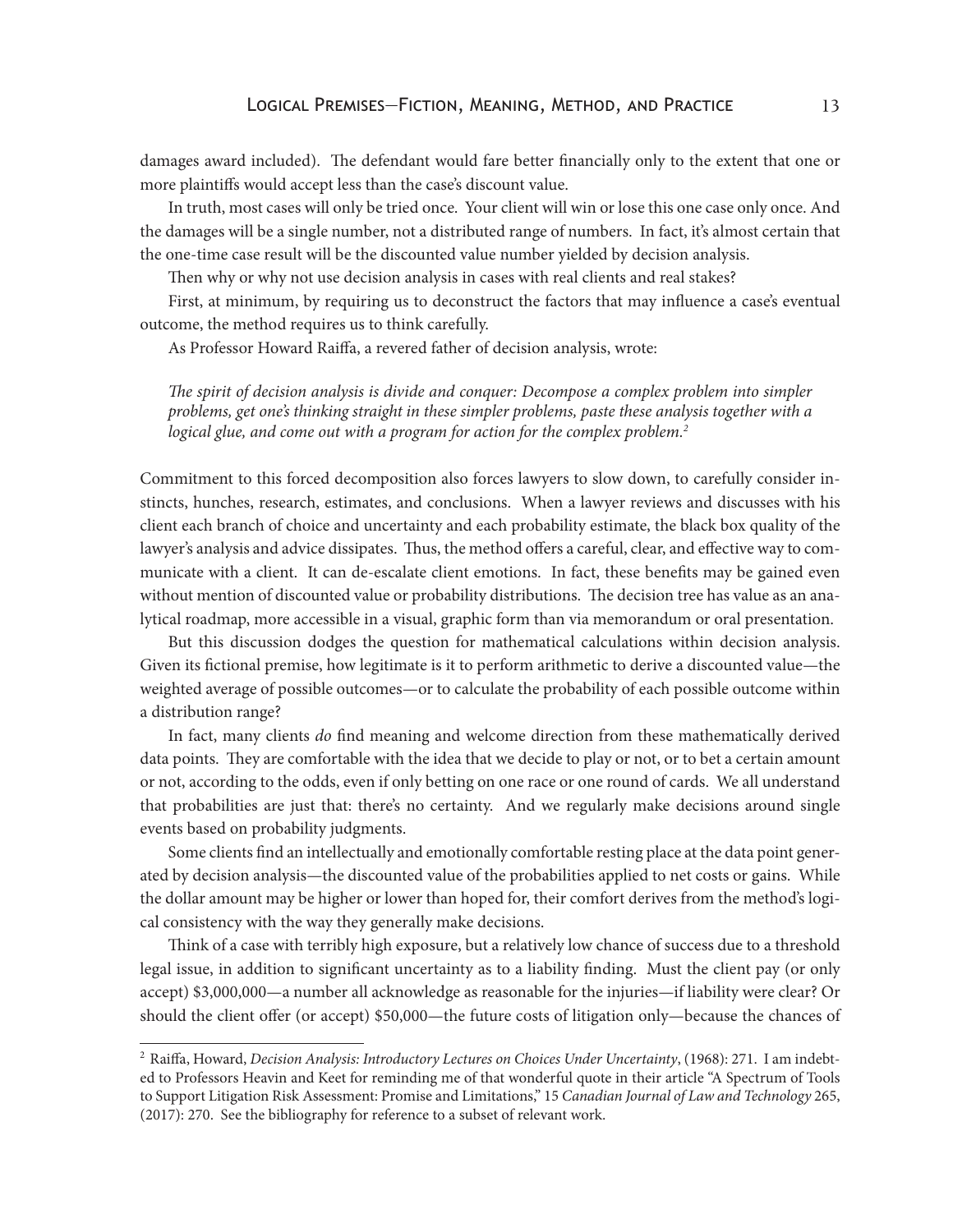#### 14 RISK AND RIGOR

a defense verdict on the threshold legal question or on liability are so high? We seek guidance on what might be a reasonable number, somewhere between \$50,000 and \$3,000,000. We want to feel that if we paid more or accepted less, it wasn't as a result of fear, powerlessness, grief, anger, or violating a duty to protect the company's coffers.

Finally, in defense of the method's mathematically generated single discounted value number and array of possible numerical outcomes: don't lawyers traditionally recommend a settlement value, and discuss the range of the client's exposure? The answer is yes. And when lawyers do so, aren't they essentially, roughly, translating prose analysis to unnamed numbers in their heads, lowering the recommendation for vulnerabilities, raising it for perceived strengths? Yes, again. But, when it's intuitive—all in our heads—our thought process is hidden. And it almost inevitably lacks thoroughness and rigor. We may gloss over significant sub-issues, and we aren't capable of reliably relating a complex set of issues to the whole value.

The decision analyst follows the same time-honored process of case evaluation, only more transparently and, I suggest, more rigorously. He identifies uncertainties to be encountered and decisions to be made along the way, puts in estimated probabilities for possible but uncertain branches along the tree's paths, and includes considered estimates of possible outcomes.

In short, unless we oppose lawyers suggesting any numerical settlement value or ranges of potential exposure, it makes no sense to oppose the use of decision analysis as one method of generating numbers for clients to consider.

#### **Misconstrued Meaning and Misplaced Moral Imperatives**

Meaning is never an intrinsic characteristic of its source; meaning is generated by humans. Given its fictional premise, a decision tree's calculated result does not "mean" the settlement value, unless and until we choose to make it so. There exists no moral imperative for a client to "accept" decision analysis' results as a normative settlement rule, no biblical or philosophical text references the notion that a decision-maker is obligated to be influenced by the weighted average of possible trial outcomes in a legal dispute. The decision-maker is entirely and rightfully free to accept or reject the idea that "reasonable settlement" is defined or even guided by the odds of desirable and less desirable fates.

Another equally legitimate approach might ignore the odds (even granting their accuracy) and choose to act in a manner that is consistent with one's identity—in a way that "feels right." So, a business owner is entitled to say: *I didn't discriminate, or commit fraud, or cause an injury, and I am not going to pay the party who has accused me of that. I don't care about odds or chances: they do not influence my decision.* It is, of course, the lawyer's obligation to ensure that his business owner client understands the risk and recognizes the potential consequences for his business and its other employees. Having done so, the lawyer (and if it has gone that far, the mediator), must respect the client's self-determination enough to accept his way of making a decision.

In too many mediations where decision analysis is used, mediators and lawyers assert that the clients or opposing counsel are "unreasonable" when they reject the settlement in a target range suggested by its mathematically generated value. Innumerable articles on the use of decision analysis in litigation and mediation do refer to it as "*the* settlement value." Admittedly, the decision analytic language convention names it the "Estimated Monetary Value,"—shortened to "EMV,"—or "the discounted value" of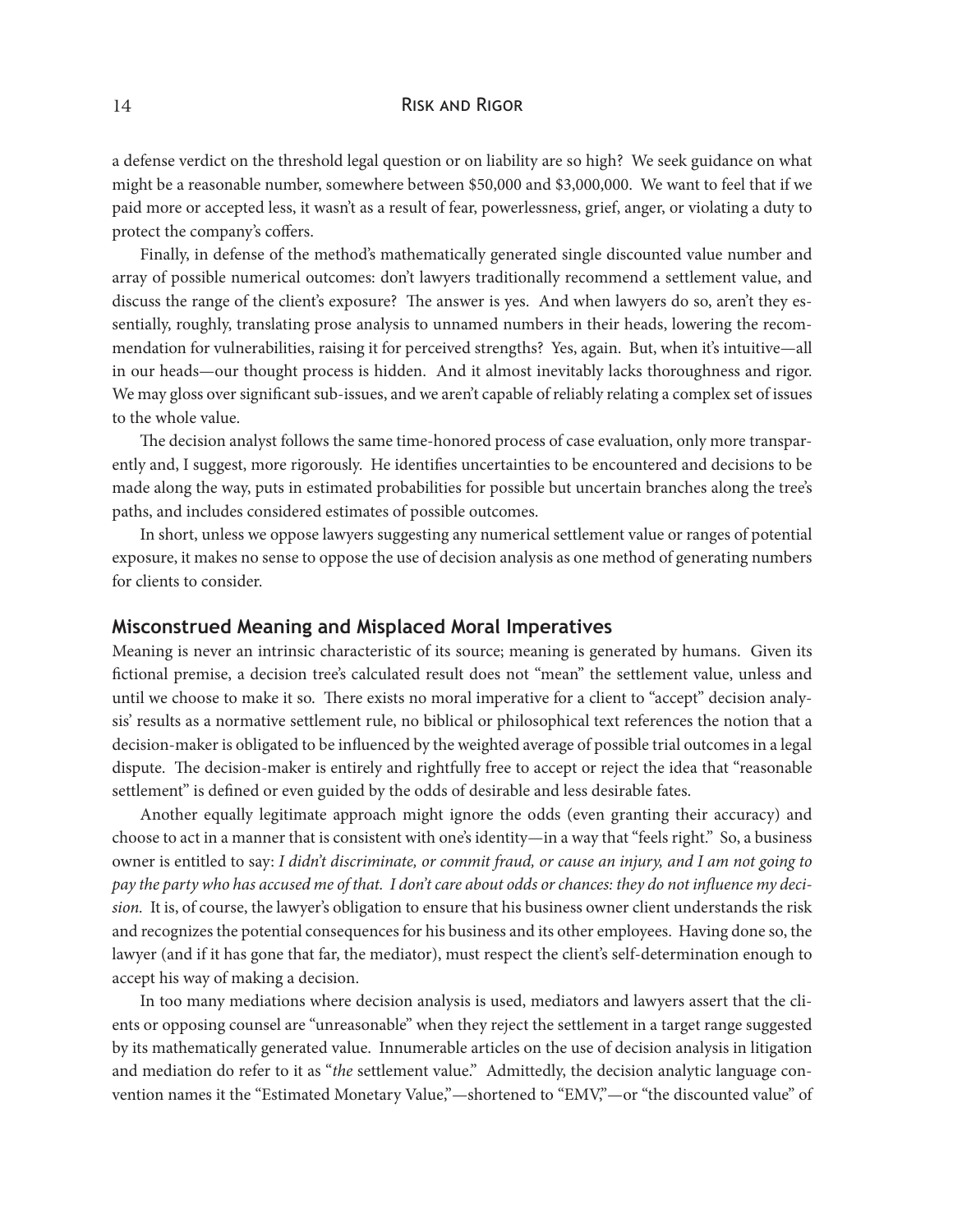the case, when used in a legal context. And, as a mediator, one reason I introduce decision analysis into settlement discussions is the hope that one or both parties will thereby feel comfortable settling in, or closer to, that range.

Just *offering* the mathematical results should cause no discomfort for the tree-builder or the client. Whether called the EMV, discounted value, or roll back number, it is no more and no less than the weighted average of the possible case outcomes. That's all. What's troubling is the tendency to ascribe greater or normative meaning to this number, as if it "should" determine settlement value. This number, as well as the distribution of outcomes and each of their associated probabilities, are nothing more and nothing less than data points.

The values of honesty, neutrality, and respect for self-determination prescribe against lawyer or mediator making any other claims regarding the meaning of those data-points. They are not entitled to push for settlement as "right" or "just" at or about the data point that is the EMV. If there is a moral imperative here, it is that no mediator or lawyer should judge harshly or pressure the client who ascribes it no greater meaning.

## **Where the Method is Meaningful, We're Obligated to Get it Right**

The lawyer is obligated to bring the same level of legal knowledge, research, and experience to decision tree analysis as to a traditional, prose-form analysis of his client's case. The lawyer is also obligated to apply decision analytic methods soundly—in ways that do not violate fundamental axioms in probability and statistics—while fairly representing the case.

For that reason, this text is dedicated to enabling lawyers to become comfortable with technical elements for competent application of decision tree analysis in both simple and more complex legal cases. We begin with basic "How To's" that can also be found through various books, articles, and websites. However, I hope that readers who are less than comfortable with math and probability will appreciate this text's deliberate attention to explaining the concepts that underlie the method.

At the risk of revealing a punch line from the "How To's" chapter, the questions that need to be considered in formal decision analysis are quite repetitive and simple: *What is in your control at this stage, and what is not? If you make that decision, what immediate consequences would flow from that? What could happen next? Are those the only possibilities? Did we miss anything? And what might happen, or what might you decide to do after that?* Finally, you will reach questions at the anticipated end points about what the jury or judicial decision-maker might decide. In addition to thinking through the logical paths of possibilities and consequences, you must consider how likely each one is to become reality.

Thus, a commitment to mastering this method is not a paean to mathematical imperatives. Even the client who will accept his lawyer's advice on faith is entitled to believe that the lawyer's recommended settlement, expenditure for experts, and strategic litigation moves were derived from careful analysis of their costs, benefits, and risks. Business executives are called upon to analyze a product's market and to project revenues and costs as the basis for strategic business decisions. Why not lawyers?

Moving beyond the basics, my central purpose is to raise and address some more subtle but important questions that arise for the decision tree builder in a legal context. Sometimes, whether to add or subtract a tree branch or a layer of branches and the order in which uncertainties are accounted for can be difficult and consequential decisions. In some cases, simplifying or representing complexity (through